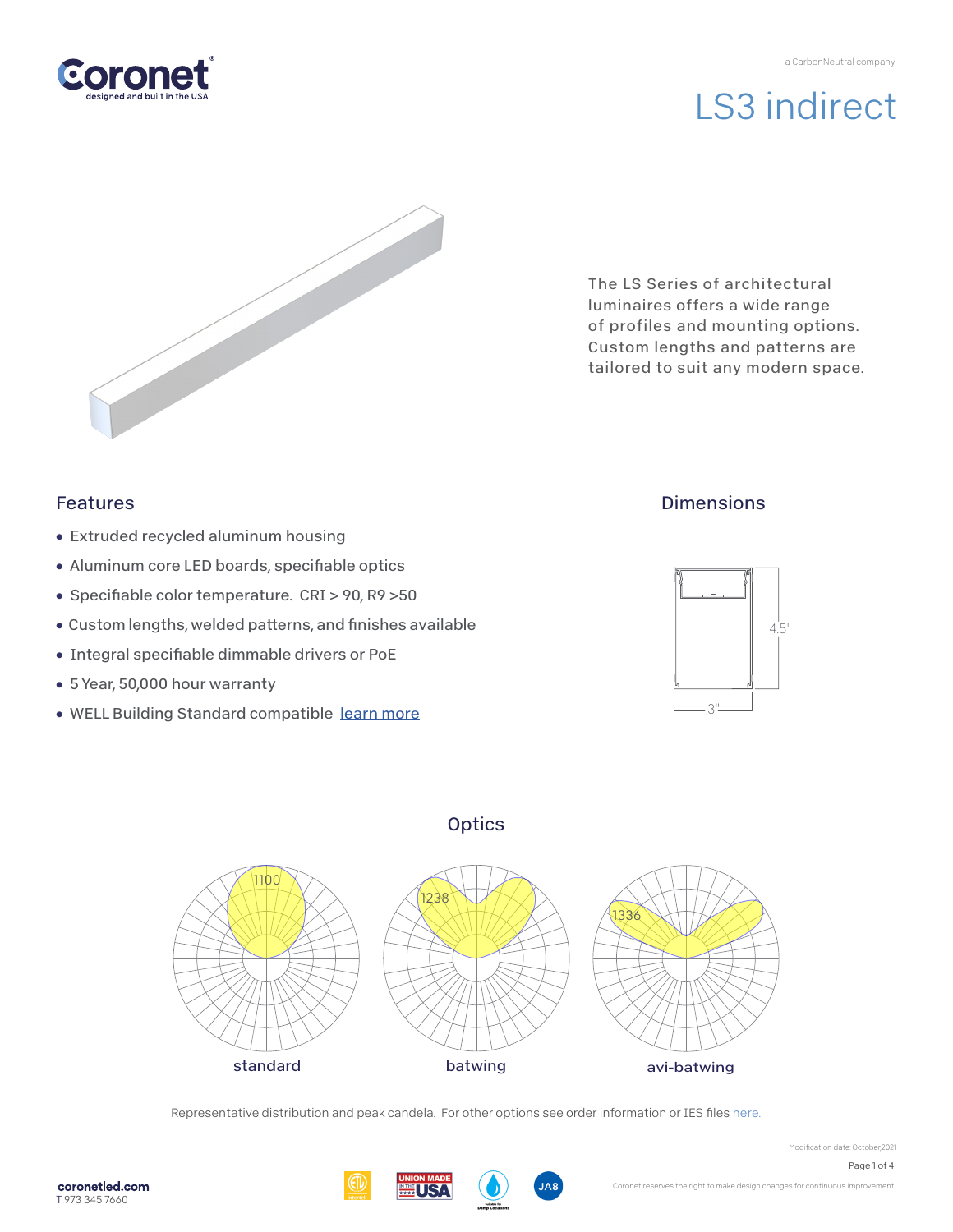

### Ordering Information



Example:

LS3 UP - 8 - 35 - MED - UNV - DB - W - AC - SD - CCS - DAYCKT - NA

| <b>Fixture ID</b><br>$\mathbf{1}$                                                                                           | Length<br>$\overline{2}$                                                                                                                                                                                                                                                                                                                                                                                                                                                                                                                                                                                                | <b>Color Temperature</b><br>3                                                                                                                                                                                                                                                                                                     | Output<br>4                                                                                                                                                                                                            |
|-----------------------------------------------------------------------------------------------------------------------------|-------------------------------------------------------------------------------------------------------------------------------------------------------------------------------------------------------------------------------------------------------------------------------------------------------------------------------------------------------------------------------------------------------------------------------------------------------------------------------------------------------------------------------------------------------------------------------------------------------------------------|-----------------------------------------------------------------------------------------------------------------------------------------------------------------------------------------------------------------------------------------------------------------------------------------------------------------------------------|------------------------------------------------------------------------------------------------------------------------------------------------------------------------------------------------------------------------|
| LS3 UP                                                                                                                      | $\overline{2}$<br>2 ft<br>4 ft<br>4<br>8<br>8 ft<br>$X'$ - $X''$<br>Specify Length<br>Pattern (Consult Factory)<br><b>PAT</b>                                                                                                                                                                                                                                                                                                                                                                                                                                                                                           | 27<br>2700K/90 CRI<br>30<br>3000K/90 CRI<br>35<br>3500K/90 CRI<br>40<br>4000K/90 CRI<br>50<br>5000K/90 CRI<br><b>WD</b><br>Warm Dim 2200K-3000K<br>Tunable white 2700K-6500K<br>TW <sup>2</sup><br>RGBW30 <sup>3</sup> RGB +white, 3000k<br>RGBW35 <sup>3</sup> RGB +white, 3500k<br><b>RGBW40</b> <sup>3</sup> RGB +white. 4000k | LOW<br>Low output<br><b>MED</b><br>Medium output<br><b>HIGH</b><br>High output<br><b>CUST</b><br>Custom output <sup>1</sup>                                                                                            |
|                                                                                                                             | 'Precision lengths may be specified to the nearest 1/8".                                                                                                                                                                                                                                                                                                                                                                                                                                                                                                                                                                | Must use WD10 driver.<br><sup>2</sup> Must use TW10 or PSQdriver.<br><sup>3</sup> Must use remote DMX driver.                                                                                                                                                                                                                     | consult factory                                                                                                                                                                                                        |
| 5<br>Voltage                                                                                                                | <b>Driver</b><br>6                                                                                                                                                                                                                                                                                                                                                                                                                                                                                                                                                                                                      | $\overline{7}$<br><b>Finish</b>                                                                                                                                                                                                                                                                                                   | 8<br><b>Mounting</b>                                                                                                                                                                                                   |
| Universal (120/277V)<br><b>UNV</b><br>347V<br>347V<br>'Must use DB Driver                                                   | DB<br>Standard 0-10V1%<br><b>DB.1%</b><br>0-10V 0.1%<br><b>ELV</b><br>2-wire 1% (120V only)<br>TRI<br>Forward phase (120V only)<br>LDE1<br>Lutron Digital EcoSystem<br>JA8 compliant 1% dimming<br>JA8<br><b>DALI</b><br><b>DALI-2 Driver</b><br>PoE<br>Power over ethernet.<br><b>TW10</b><br>Dual channel, 0-10V for<br>tunable white.<br><b>WD10</b><br>0-10V Warm Dim<br><b>PSO</b><br>Lutron T-Series 2-channel 1%<br>for tunable white<br>DMX <sup>1</sup><br><b>DMX512</b><br>'Set to default address 001. RDM capable. Contact us for other<br>addressing needs. All DMX drivers provided in remote enclosuers. | W<br>White<br><b>BLK</b><br>Black<br>CC <sup>1</sup><br>Custom Color<br><b>CWF</b><br>Custom Wood Finish<br>'Custom Color. See finish options here.<br>White SJ cord and canopy provided; for other requests, see<br>section 12 to specify.                                                                                       | Aircraft Cable (50")<br>AC<br><b>WM</b><br>Wall Mount<br><b>PS-X</b><br>Pendant Stem<br>(12'', 18'', 24'', 36'', 48'')<br>White stems and canopy provided. Must specify other requests.                                |
| <b>Optics</b><br>9                                                                                                          | <b>Sensors/Controls</b><br>10                                                                                                                                                                                                                                                                                                                                                                                                                                                                                                                                                                                           | 11<br><b>Circuit</b>                                                                                                                                                                                                                                                                                                              | 12<br><b>Options</b>                                                                                                                                                                                                   |
| <b>Standard Diffuser</b><br>SD<br><b>ASYM</b><br>Asymetric Optic<br>70° Batwing<br><b>BW</b><br><b>AVI-BAT</b> 120° Batwing | <b>NA</b><br>None<br><b>EIS</b><br>Enlighted sensor<br><b>WISM</b><br>Wattstopper occupancy<br>sensor<br>WISD<br>Wattstopper daylight<br>sensor<br><b>ECS</b><br>Eaton WaveLinx sensor<br><b>ACM</b><br>Acuity nLight module only<br><b>ACS</b><br>Acuity nLight sensor<br><b>CCS</b><br>Casambi module<br>Consult factory for other options.                                                                                                                                                                                                                                                                           | <b>NA</b><br>None<br><b>EM120V</b><br><b>Emergency Pack</b><br><b>EM277V</b><br><b>Emergency Pack</b><br>Emergency Circuit<br><b>EMCKT</b><br>Daylight Circuit<br><b>DAYCKT</b>                                                                                                                                                   | <b>NA</b><br>None<br>CAN-X <sup>1</sup><br>$Canopy + color$<br>$SI-X^2$<br>SJ Cord + color<br>White SJ cord and canopy provided; use above nomenclature for<br>other requests<br><sup>2</sup> See finish options here. |

## **Performance**

| Output <sup>1</sup> |          | Watts/ft Lumens/ft |
|---------------------|----------|--------------------|
| Low                 | 5        | 504                |
| Medium              |          | 705                |
| High                | $1 \cap$ | 920                |

'Based on a typically configured 90 CRI, 3500K luminaire using one driver.

Custom outputs available. Please consult factory. For 4000K multiply by 1.05; for 3000K 0.96; for 2700K, 0.92.

### Technical Information



clic[k here or](https://coronetled.com/downloads/)  scan QR code

Wiring diagrams, PoE and sensor details

Modification date: October,2021

Page 2 of 4







Coronet reserves the right to make design changes for continuous improvement.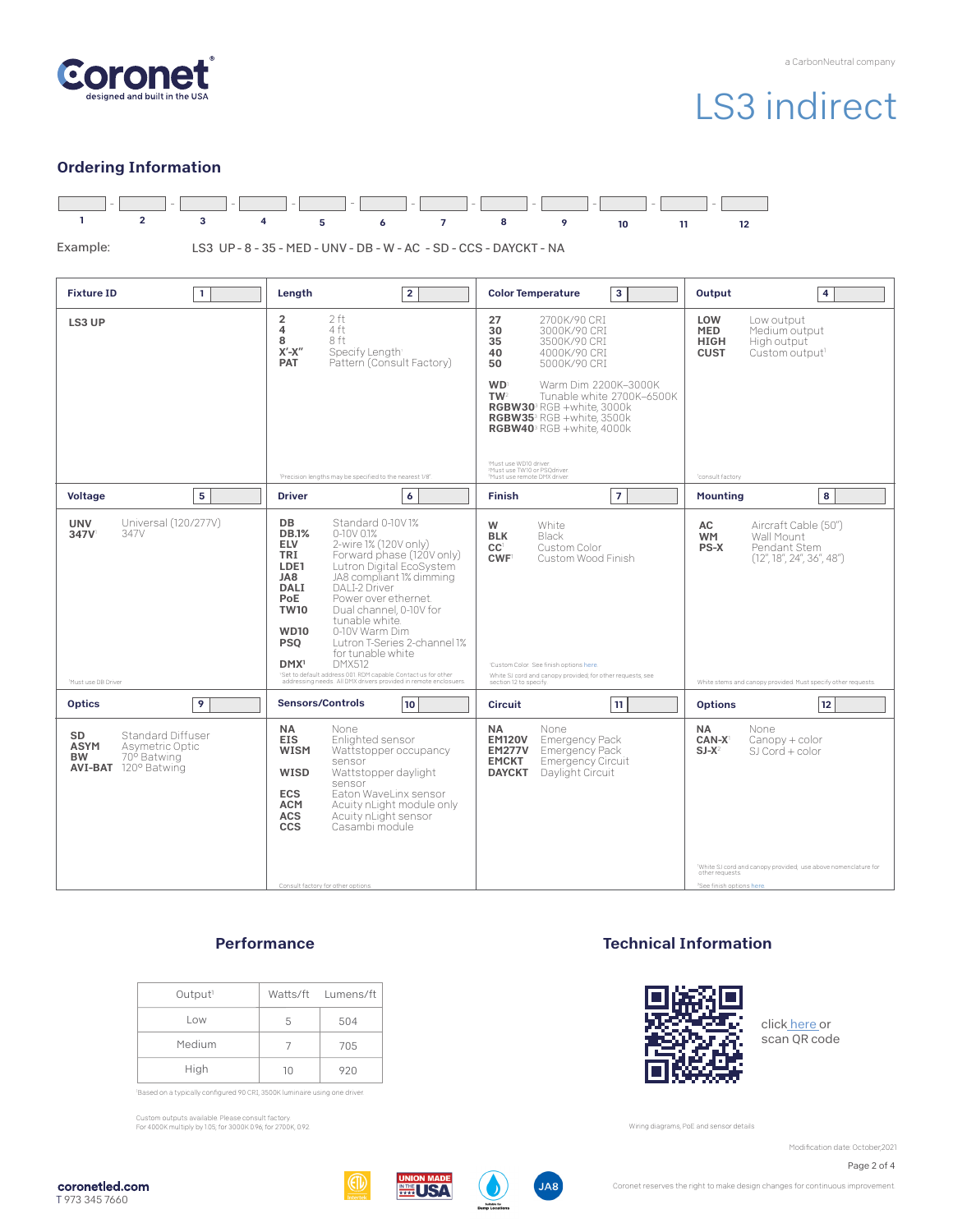

### Drivers & Electrical

Integral drivers\* with 0-10V Dimming standard. Several other driver options available; see ordering information. \*DMX drivers are provided in remote enclosures.

#### Sensors & Controls

Sensors are installed on an aluminum plate adjacent to the luminaire lens1. Coronet remains agnostic in our approach to sensors and control systems; our fixtures are compatible with most systems offered.

1Not applicable to indirect only models. Consult factory.

#### Emergency Back-Up

For fixtures three-feet or longer, a 4W integral emergency driver may be wired to 4ft sections. 7W, 10W, and 12W drivers are also available (not all integral; consult factory). Emergency circuits for use with building generators are also available.

#### PoE (Power over Ethernet)

Compatible with virtually all PoE systems including Molex Coresync, Igor, Smartengine, Platformatics, and NuLED SPICEbox. Consult Factory for systems not listed, See here for more info.

#### Finishes

All luminaires are finished in high quality polyester powder coating. Our standard color is white. Any RAL color may be specified.

### Weight

3 lbs per foot

#### **Patterns**

Featuring illuminated welded corners and angles. Consult factory for custom designs and elevations

## **Optics**

Extruded satin acrylic lenses provide excellent diffusion, high transmission, and no LED imaging.

#### Construction

Housings are extruded premium, recycled aluminum. Individual fixtures are available up to 12' long and may be specified as nominal or precision lengths. Precision lengths are supplied within 1/8" tolerance.

#### Joined Runs

Runs of any length may be specified and are comprised of multiple, factory-engineered, joined sections. Individually specified luminaires are not field joinable.



Representative joinery. For product specific details see installation guides or submittal drawings.





Coronet reserves the right to make design changes for continuous improvement.